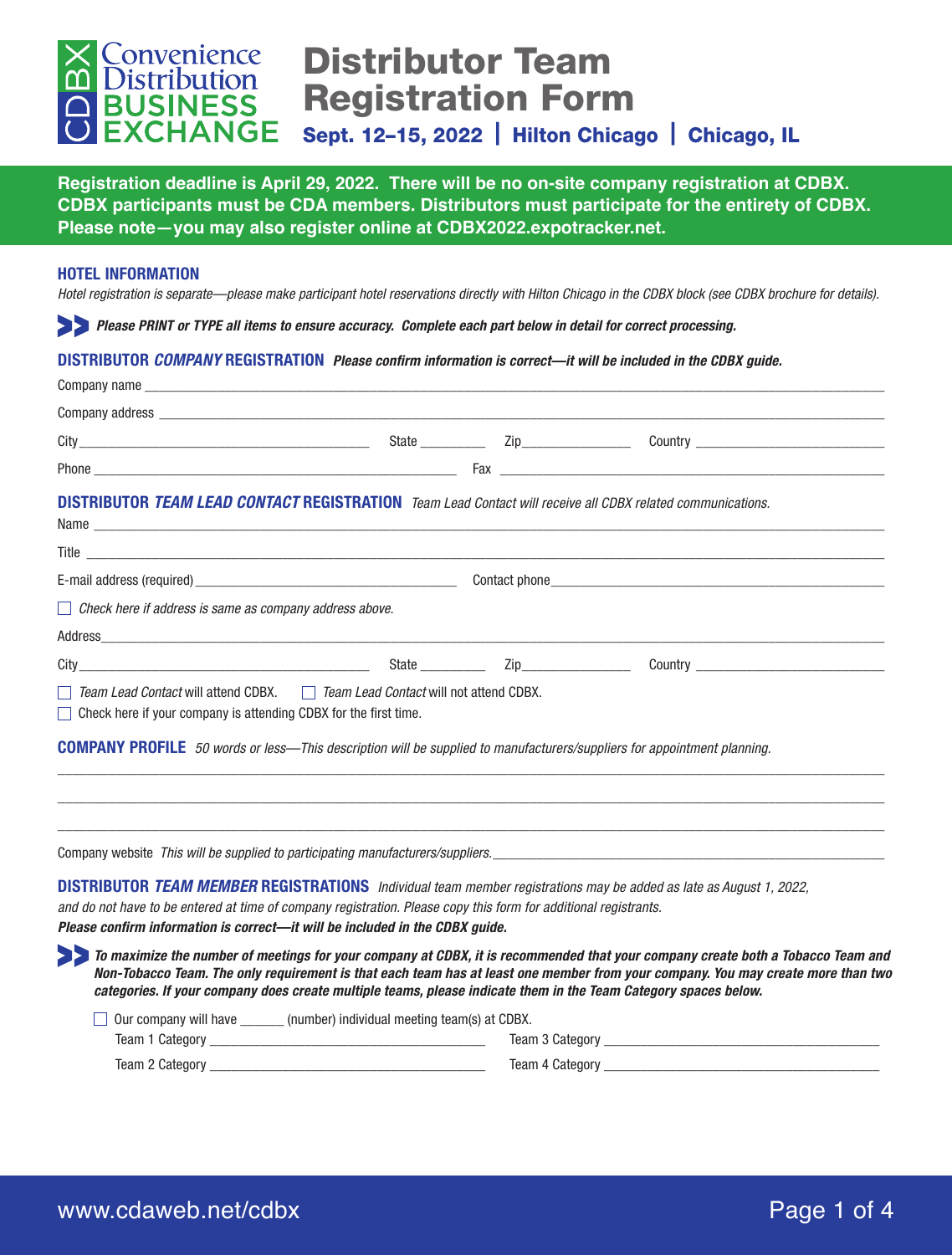

| Company name (if different) example and the set of the set of the set of the set of the set of the set of the set of the set of the set of the set of the set of the set of the set of the set of the set of the set of the se       |                 |                                        |  |  |
|--------------------------------------------------------------------------------------------------------------------------------------------------------------------------------------------------------------------------------------|-----------------|----------------------------------------|--|--|
|                                                                                                                                                                                                                                      |                 | State__________________                |  |  |
|                                                                                                                                                                                                                                      |                 |                                        |  |  |
|                                                                                                                                                                                                                                      |                 |                                        |  |  |
|                                                                                                                                                                                                                                      |                 |                                        |  |  |
|                                                                                                                                                                                                                                      |                 |                                        |  |  |
|                                                                                                                                                                                                                                      |                 |                                        |  |  |
|                                                                                                                                                                                                                                      |                 |                                        |  |  |
|                                                                                                                                                                                                                                      |                 |                                        |  |  |
|                                                                                                                                                                                                                                      |                 |                                        |  |  |
|                                                                                                                                                                                                                                      |                 |                                        |  |  |
|                                                                                                                                                                                                                                      |                 |                                        |  |  |
|                                                                                                                                                                                                                                      |                 |                                        |  |  |
| <b>Team Member name and the contract of the contract of the contract of the contract of the contract of the contract of the contract of the contract of the contract of the contract of the contract of the contract of the cont</b> |                 |                                        |  |  |
|                                                                                                                                                                                                                                      |                 |                                        |  |  |
|                                                                                                                                                                                                                                      |                 |                                        |  |  |
|                                                                                                                                                                                                                                      |                 |                                        |  |  |
|                                                                                                                                                                                                                                      |                 |                                        |  |  |
|                                                                                                                                                                                                                                      |                 |                                        |  |  |
|                                                                                                                                                                                                                                      |                 |                                        |  |  |
|                                                                                                                                                                                                                                      |                 |                                        |  |  |
|                                                                                                                                                                                                                                      |                 | State________________                  |  |  |
|                                                                                                                                                                                                                                      |                 |                                        |  |  |
|                                                                                                                                                                                                                                      |                 | <b>Team Member</b> category assignment |  |  |
|                                                                                                                                                                                                                                      |                 |                                        |  |  |
|                                                                                                                                                                                                                                      |                 |                                        |  |  |
|                                                                                                                                                                                                                                      |                 |                                        |  |  |
| Phone_                                                                                                                                                                                                                               | E-mail address_ |                                        |  |  |

# 703-208-1649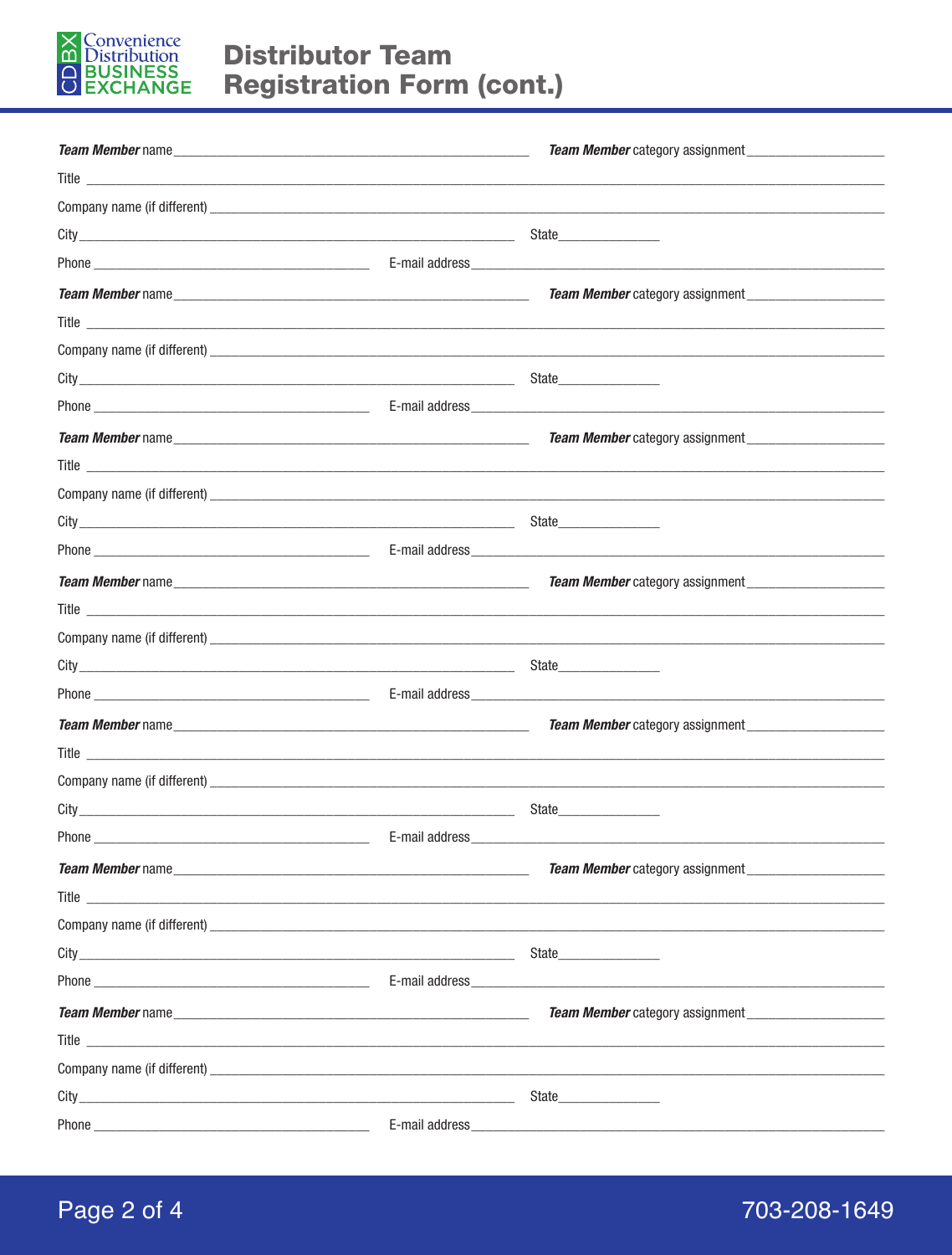

#### **REGISTRATION FEE**

#### **CDBX Distributor Registration Fee \$495**

The distributor registration fee for the Convenience Distribution Business Exchange (CDBX) is \$495 per distribution company regardless of the number of teams or team members.

## **PAYMENT DEADLINE**

April 29, 2022

ſ

#### **METHOD OF PAYMENT**

| <b>Credit Card.</b> | II VISA | $\mathbf{1}$ | MasterCard     American Express | Discover  |
|---------------------|---------|--------------|---------------------------------|-----------|
| CREDIT CARD #       |         |              |                                 | EXP. DATE |
| NAME ON CARD        |         |              |                                 | SIGNATURE |

BILLING ADDRESS FOR CARD

- **Company Check.** Make check payable to Convenience Distribution Association.
	- Please fax/email the completed form, and include copy of completed form with your check payment when mailed.
	- Registration is reserved but not final until full payment is received.
	- Due to ongoing USPS delays, please email or call Michelle Grimm at michelleg@cdaweb.net or 703-208-1647 to let us know your form/payment is on the way.

#### **CANCELLATION POLICY & TERMS AND CONDITIONS**

- Requests for refunds for cancelled registrations must be received by CDA by July 1, 2022. No refunds will be given for cancellations made on or after July 2, 2022. Cancellations made after deadline will be charged published registration fees of \$495 per distributor company.
- CDBX Attendee Terms and Conditions are located on page 4.
	- \_\_\_\_\_\_ *Initial to agree to Cancellation Policy & Terms and Conditions.*

#### **RETURN THIS FORM VIA ONE METHOD:**

Email to: angies@cdaweb.net

Fax to: 703-573-5738

Mail to: Convenience Distribution Association 11250 Roger Bacon Drive, Unit 8 Reston, VA 20190

Due to ongoing USPS delays, please email or call Michelle Grimm at michelleg@cdaweb.net or 703-208-1647 to let us know your form/payment is on the way.

#### **KEY DATES AND DEADLINES**

April 29 Registration and payment deadline. June 20 MeetMax system opens to rate and rank distributor teams. July 1 Deadline to complete rating and ranking process. Aug. 1 Week of Aug. 1, meeting schedule distributed to Team Lead Contact—begin planning agendas. Aug. 19 Deadline to book hotel rooms in the CDBX block. Sept. 12 Business exchange meetings begin!